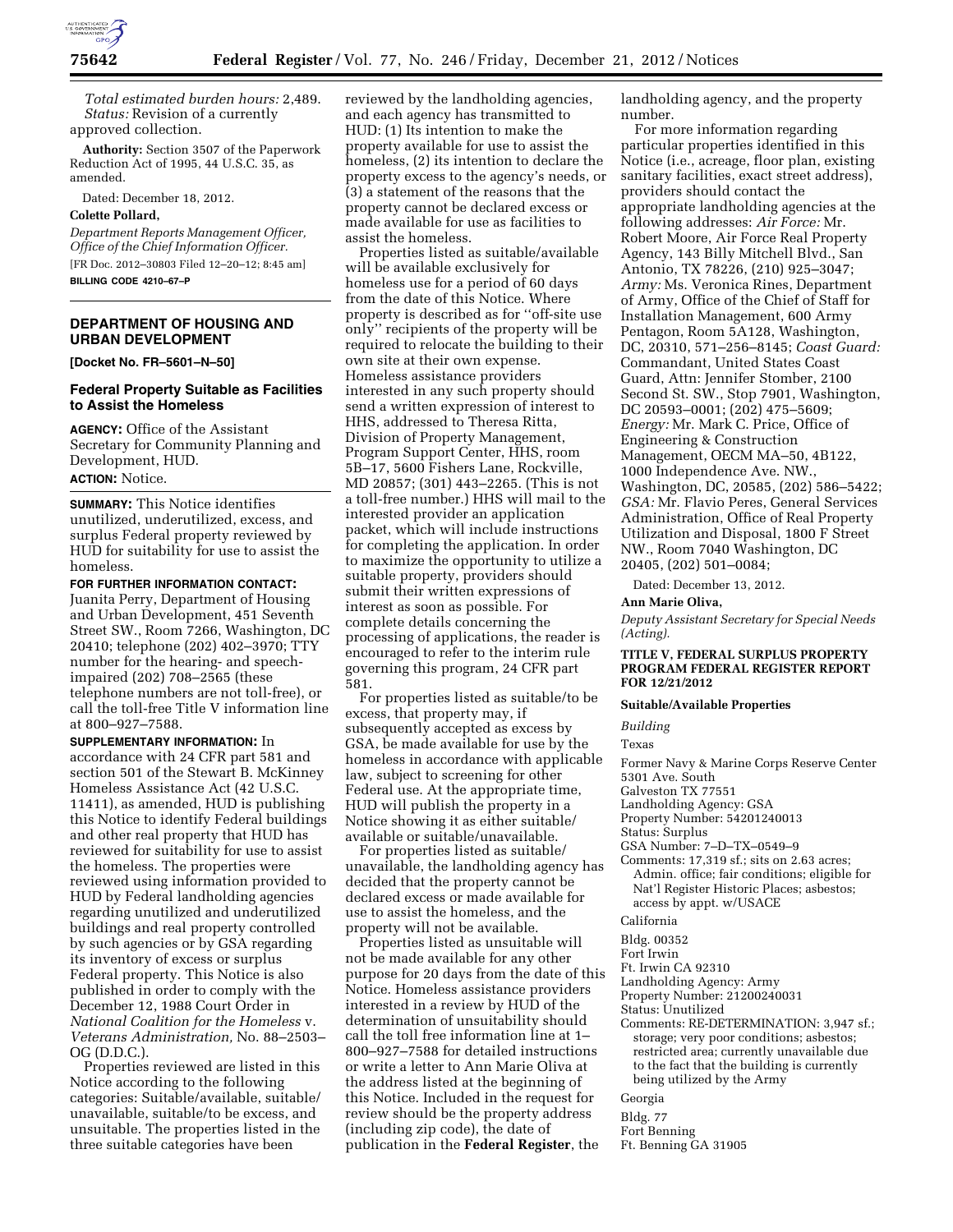Landholding Agency: Army Property Number: 21199810028 Status: Excess Directions: Comments: RE-DETERMINATION: 998 sf.; heat plant; average conditions; currently unavailable due to the fact that the building is currently being utilized by the Army Bldg. 249 Fort Benning Ft. Benning GA 31905 Landholding Agency: Army Property Number: 21199810030 Status: Excess Directions: Comments: RE-DETERMINATION: 2,750 sf.; vehicle. storage; average conditions; currently unavailable due to the fact that the building is currently being utilized by the Army Bldg. 319 Fort Benning Fort Benning GA 31905 Landholding Agency: Army Property Number: 21199830073 Status: Excess Directions: Comments: RE-DETERMINATION: 919 sf.; storage; average conditions; currently unavailable due to the fact that the building is currently being utilized by the Army Bldg. 09402 Fort Benning Ft. Benning GA 31905 Landholding Agency: Army Property Number: 21200510003 Status: Excess Comments: RE-DETERMINATION: 2,333 sf.; family housing; average conditions; currently unavailable due to the fact that the building is currently being utilized by the Army Bldg. 8559 Fort Benning Ft. Benning GA 31905 Landholding Agency: Army Property Number: 21200920032 Status: Excess Comments: RE-DETERMINATION: 288 sf.; Sep Toil/Shower; average conditions; currently unavailable due to the fact that the building is currently being utilized by the Army **Unsuitable Properties**  *Building*  California 10 Buildings Fresno Yosemite Intern 'l Fresno CA 93727 Landholding Agency: Air Force Property Number: 18201240036 Status: Excess Directions: 2202, 2203, 2204, 2206, 2207, 2208, 2217, 2219, 2221, 2223 Comments: Restricted area; public access denied & no alternative method to gain access w/out compromising nat'l security Reasons: Secured Area New Mexico

54–0473

Los Alamos Nat'l Lab

Los Alamos NM 87545 Landholding Agency: Energy Property Number: 41201240002 Status: Excess Comments: Located in highly secured area; public access denied & no alternative method to gain access w/out compromising nat'l security Reasons: Secured Area Tennessee Bldgs. 00873, 00875 Fort Campbell Ft. Campbell TN 42223 Landholding Agency: Army Property Number: 21200430052 Status: Unutilized Comments: CHANGE IN UNSUITABILITY REASON: properties are located in a secured area; pre-9/11; where public access is denied and there is no alternative method to gain access without comprising national security. Reasons: Secured Area Bldg. 05613 Fort Campbell Montgomery TN 42223 Landholding Agency: Army Property Number: 21200520061 Status: Unutilized Comments: CHANGE IN UNSUITABILITY REASON: Located in a secured area; pre-9/11; where public access is denied and there is no alternative method to gain access without comprising national security. Reasons: Secured Area Texas Bldg. 801 Fort Bliss El Paso TX 79916 Landholding Agency: Army Property Number: 21199730161 Status: Unutilized Directions: Comments: CHANGE IN UNSUITABILITY REASON: Located in a secured area; pre-9/11; where public access is denied and there is no alternative method to gain access without comprising national security Reasons: Secured Area Bldg. 4 Fort Bliss El Paso TX 79916 Landholding Agency: Army Property Number: 21199830161 Status: Unutilized Directions: Comments: CHANGE IN UNSUITABILITY REASON: Located in a secured area; pre-9/11; where public access is denied and there is no alternative method to gain access without comprising national security Reasons: Secured Area Bldg. 1125 Fort Bliss El Paso TX 79916 Landholding Agency: Army Property Number: 21199830163 Status: Unutilized Directions: Comments: CHANGE IN UNSUITABILITY REASON: Located in a secured area; pre-

9/11; where public access is denied and there is no alternative method to gain access without comprising national security Reasons: Secured Area Bldg. 2323 Fort Bliss El Paso TX 79916 Landholding Agency: Army Property Number: 21199830168 Status: Unutilized Directions: Comments: CHANGE IN UNSUITABILITY REASON: Located in a secured area; pre-9/11; where public access is denied and there is no alternative method to gain access without comprising national security Reasons: Secured Area Bldg. 3659 Fort Bliss El Paso TX 79916 Landholding Agency: Army Property Number: 21199830173 Status: Unutilized Directions: Comments: CHANGE IN UNSUITABILITY REASON: Located in a secured area; pre-9/11; where public access is denied and there is no alternative method to gain access without comprising national security. Reasons: Secured Area Bldg. 3664 Fort Bliss El Paso TX 79916 Landholding Agency: Army Property Number: 21199830174 Status: Unutilized Directions: Comments: CHANGE IN UNSUITABILITY REASON: Located in a secured area; pre-9/11; where public access is denied and there is no alternative method to gain access without comprising national security Reasons: Secured Area Bldg. 3698 Fort Bliss El Paso TX 79916 Landholding Agency: Army Property Number: 21199830179 Status: Unutilized Directions: Comments: CHANGE IN UNSUITABILITY REASON: Located in a secured area; pre-9/11; where public access is denied and there is no alternative method to gain access without comprising national security Reasons: Secured Area Bldg. 59 Fort Bliss El Paso TX 79916 Landholding Agency: Army Property Number: 21200310044 Status: Unutilized Comments: CHANGE IN UNSUITABILITY REASON: Located in a secured area; pre-9/11; where public access is denied and there is no alternative method to gain access without comprising national security Reasons: Secured Area 6 Bldgs.